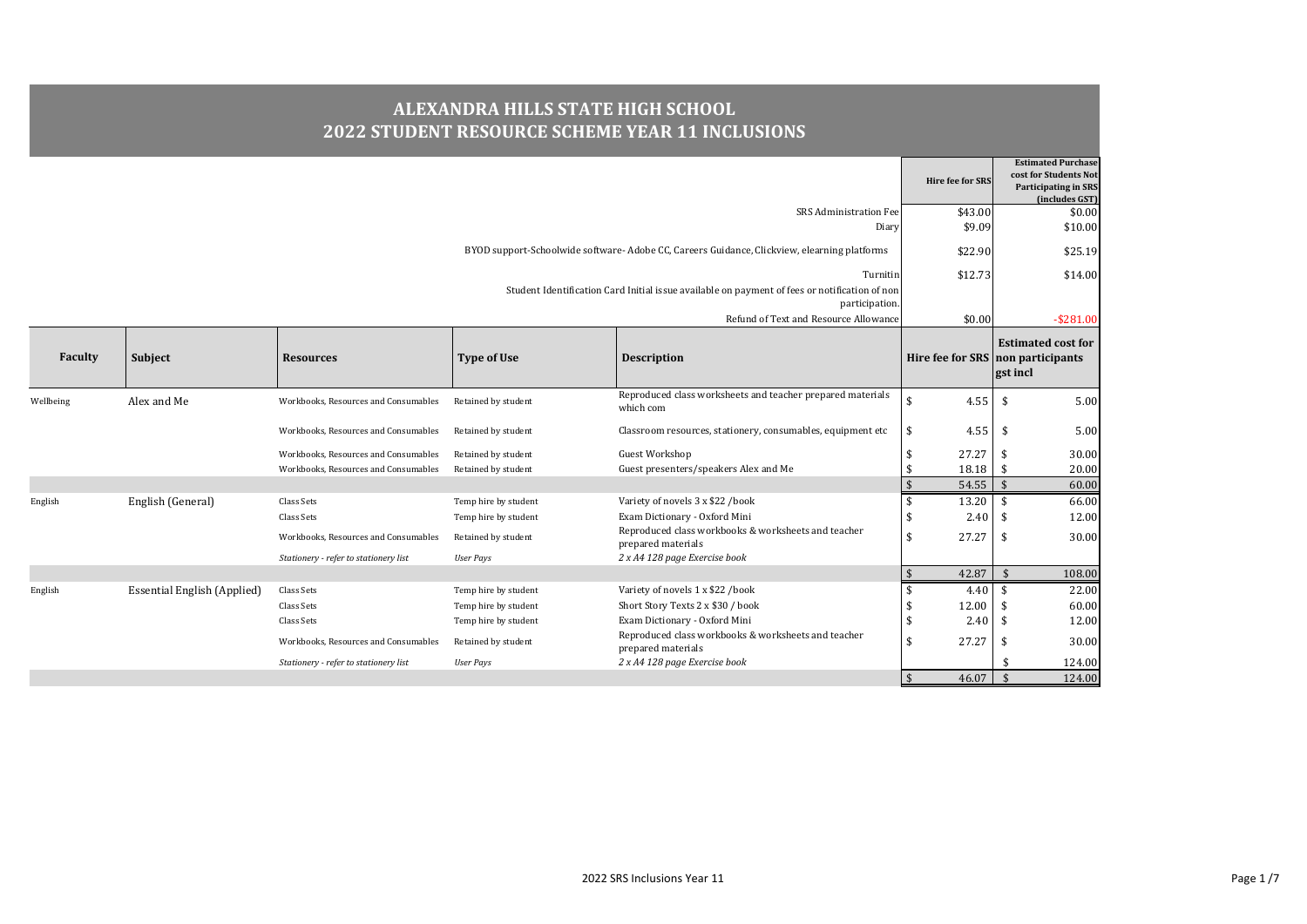| Faculty                         | <b>Subject</b>                           | <b>Resources</b>                      | <b>Type of Use</b>   | <b>Description</b>                                                                                          |                             | <b>Estimated cost for</b><br>Hire fee for SRS non participants<br>gst incl |
|---------------------------------|------------------------------------------|---------------------------------------|----------------------|-------------------------------------------------------------------------------------------------------------|-----------------------------|----------------------------------------------------------------------------|
| Mathematics                     | Essential Maths (Applied)                | Class Sets                            | Temp hire by student | Learning aids eg stationery items, dice, cards, spinners and<br>other resources for constructivist learning | \$<br>6.00                  | \$<br>30.00                                                                |
|                                 |                                          | Textbooks                             | Temp hire by student | Essential Mathematics Units 1 & 2 (Cambridge Senior<br>Mathematics for Queensland)                          | \$<br>37.48                 | \$<br>74.95                                                                |
|                                 |                                          | Stationery - refer to stationery list | Retained by student  | Protractor 180 degree x 100mm                                                                               |                             |                                                                            |
|                                 |                                          | Stationery - refer to stationery list | Retained by student  | Ruler 30cm                                                                                                  |                             |                                                                            |
|                                 |                                          | Stationery - refer to stationery list | <b>User Pays</b>     | 4 x A4 128 page exercise book                                                                               |                             |                                                                            |
|                                 |                                          | Stationery - refer to stationery list | <b>User Pays</b>     | 2 x Document Wallet - cardboard                                                                             |                             |                                                                            |
|                                 |                                          | Stationery - refer to stationery list | <b>User Pays</b>     | Casio scientific calculator FX-82AU Plus - SHARP ARE NOT<br>ACCEPTABLE                                      |                             |                                                                            |
|                                 |                                          |                                       |                      |                                                                                                             | $\sqrt{5}$<br>43.48         | $\mathbf{\hat{S}}$<br>104.95                                               |
| Mathematics                     | General Maths (General)                  | Class Sets                            | Temp hire by student | Learning aids eg stationery items, dice, cards, spinners and<br>other resources for constructivist learning | \$<br>6.00                  | \$<br>30.00                                                                |
|                                 |                                          | Textbooks                             | Temp hire by student | General Mathematics Units 1 & 2 (Cambridge Senior<br>Mathematics for Queensland)                            | \$<br>37.48                 | 74.95<br>\$                                                                |
|                                 |                                          | Stationery - refer to stationery list | Retained by student  | Protractor 180 degree x 100mm                                                                               |                             |                                                                            |
|                                 |                                          | Stationery - refer to stationery list | Retained by student  | Ruler 30cm                                                                                                  |                             |                                                                            |
|                                 |                                          | Stationery - refer to stationery list | <b>User Pays</b>     | 4 x A4 128 page exercise book                                                                               |                             |                                                                            |
|                                 |                                          | Stationery - refer to stationery list | <b>User Pays</b>     | Casio scientific calculator FX-82AU Plus - SHARP ARE NOT<br><b>ACCEPTABLE</b>                               |                             |                                                                            |
|                                 |                                          |                                       |                      |                                                                                                             | $\sqrt{2}$<br>43.48         | $\mathbf{\hat{s}}$<br>104.95                                               |
| Mathematics                     | <b>Mathematical Methods</b><br>(General) | Class Sets                            | Temp hire by student | Learning aids eg stationery items, dice, cards, spinners and<br>other resources for constructivist learning | \$<br>6.00                  | 30.00<br>\$                                                                |
|                                 |                                          | Textbooks                             | Temp hire by student | Mathematical Methods Units 1 & 2 (Cambridge Senior<br>Mathematics for Queensland)                           | \$<br>37.48                 | 74.95<br>\$                                                                |
|                                 |                                          | Stationery - refer to stationery list | <b>User Pays</b>     | Protractor 180 degree x 100mm                                                                               |                             |                                                                            |
|                                 |                                          | Stationery - refer to stationery list | <b>User Pays</b>     | Ruler 30cm                                                                                                  |                             |                                                                            |
|                                 |                                          | Stationery - refer to stationery list | <b>User Pays</b>     | 4 x A4 128 page exercise book                                                                               |                             |                                                                            |
|                                 |                                          | Stationery - refer to stationery list | <b>User Pays</b>     | Casio scientific calculator FX-82AU Plus - SHARP ARE NOT<br><b>ACCEPTABLE</b>                               |                             |                                                                            |
|                                 |                                          |                                       |                      |                                                                                                             | $\mathfrak{s}$<br>43.48     | $\mathbf{\hat{S}}$<br>104.95                                               |
| Health & Physical<br>Education  | Physical Education (General) Textbooks   |                                       | Temp hire by student | Physical Education for Queensland Units 1 & 2 + obook access                                                | \$<br>27.25                 | \$<br>54.50                                                                |
|                                 |                                          |                                       |                      |                                                                                                             | $\mathfrak{s}$<br>27.25     | $\hat{\mathbf{r}}$<br>54.50                                                |
| Health & Physical<br>Education  | Sport and Recreation                     | Class Sets                            | Temp hire by student | Orienteering compass & markers                                                                              | \$<br>10.20                 | 51.00<br>\$                                                                |
|                                 | (Applied)                                | Stationery - refer to stationery list | <b>User Pays</b>     | 1 x A4 96 page exercise book                                                                                |                             |                                                                            |
|                                 |                                          |                                       |                      |                                                                                                             | $\mathbf{\hat{S}}$<br>10.20 | $\hat{\mathbf{S}}$<br>51.00                                                |
| Humanities & Social<br>Sciences | Ancient History (General)                | Textbooks                             | Temp hire by student | Senior Ancient History for Qld                                                                              | \$<br>30.00                 | \$<br>60.00                                                                |
|                                 |                                          | Textbooks                             | Temp hire by student | Access to purchased digital resources                                                                       | 2.50<br>\$                  | \$<br>5.00                                                                 |
|                                 |                                          | Workbooks, Resources and Consumables  | Retained by student  | School produced materials and work booklets<br>1 AV Quill Notebook Spiral bound 120 pg poly cover non       | \$<br>7.27                  | \$<br>8.00                                                                 |
|                                 |                                          | Stationery - refer to stationery list | <b>User Pays</b>     | perforated do not cover                                                                                     |                             |                                                                            |
|                                 |                                          |                                       |                      |                                                                                                             | $\mathbf{\hat{s}}$<br>39.77 | $\mathbf{\hat{S}}$<br>73.00                                                |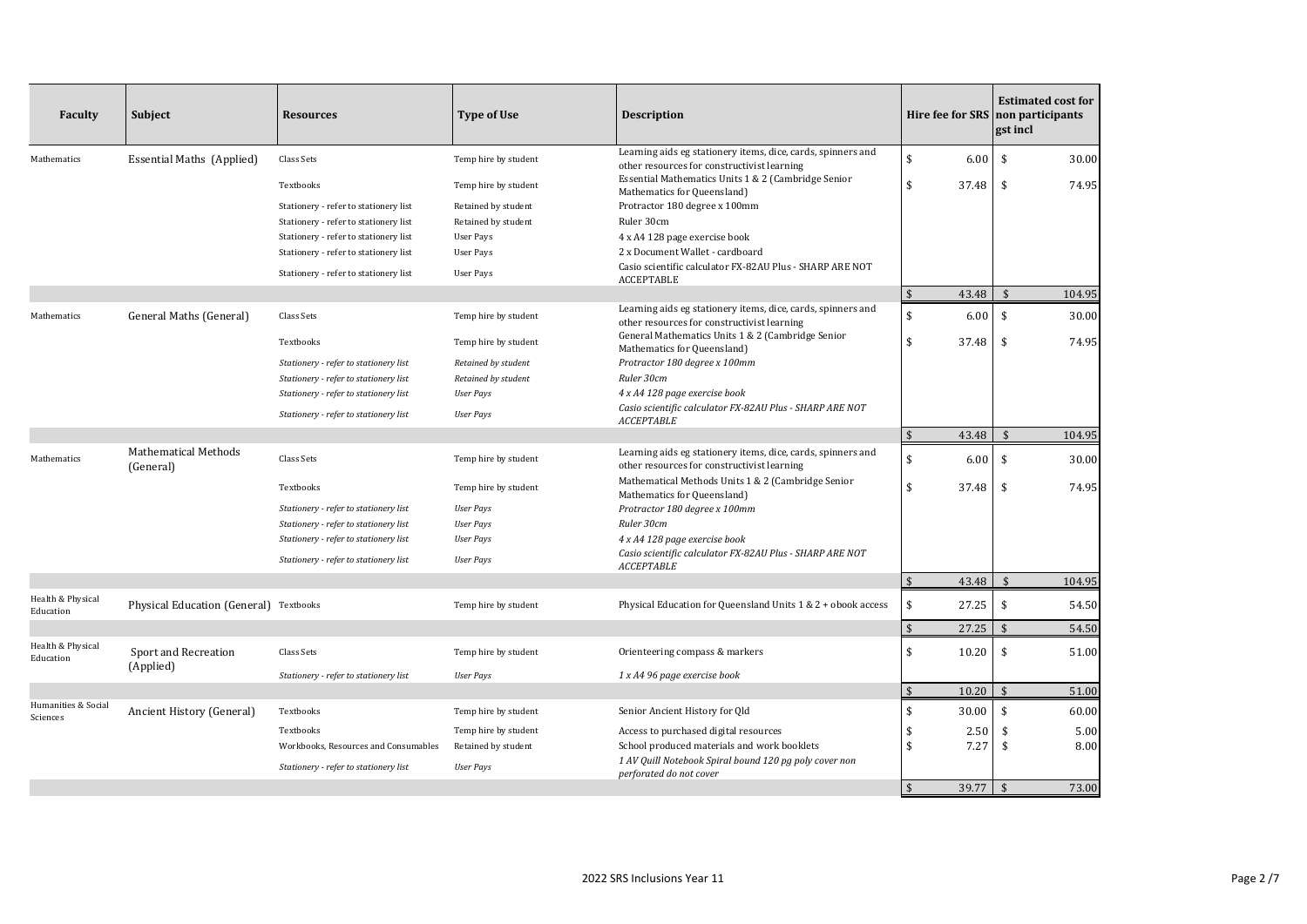| Faculty                        | <b>Subject</b>                    | <b>Resources</b>                      | <b>Type of Use</b>   | <b>Description</b>                                                                              | <b>Hire fee for SRS</b> |       | <b>Estimated cost for</b><br>non participants<br>gst incl |  |
|--------------------------------|-----------------------------------|---------------------------------------|----------------------|-------------------------------------------------------------------------------------------------|-------------------------|-------|-----------------------------------------------------------|--|
| Humanities & Social<br>Science | <b>Business Studies (Applied)</b> | Workbooks, Resources and Consumables  | Retained by student  | Consumables and stationery including cardboard, coloured<br>paper, glue, markers, tape, bluetak | $\mathbf{\hat{s}}$      | 1.82  | \$<br>2.00                                                |  |
|                                |                                   | Stationery - refer to stationery list | <b>User Pays</b>     | 1 x A4 lecture pad 70 leaf                                                                      |                         |       |                                                           |  |
|                                |                                   | Stationery - refer to stationery list | <b>User Pays</b>     | 1 x A4 Document wallet - plastic tupe only                                                      |                         |       |                                                           |  |
|                                |                                   | Stationery - refer to stationery list | <b>User Pays</b>     | 8GB USB Memory Stick                                                                            |                         |       |                                                           |  |
|                                |                                   |                                       |                      |                                                                                                 | $\frac{1}{2}$           | 1.82  | $\mathbf{\hat{S}}$<br>2.00                                |  |
| Humanities & Social<br>Science | Geography (General)               | Textbooks                             | Temp hire by student | Senior Geography for Queensland 1 (Jacaranda)                                                   | \$                      | 30.00 | \$<br>60.00                                               |  |
|                                |                                   | Textbooks                             | Temp hire by student | Access to purchased digital resources                                                           | \$                      | 2.50  | 5.00<br>\$                                                |  |
|                                |                                   | Workbooks, Resources and Consumables  | Retained by student  | Photocopied materials and work booklets                                                         | $\mathbf{\hat{S}}$      | 7.27  | \$<br>8.00                                                |  |
|                                |                                   | Stationery - refer to stationery list | <b>User Pays</b>     | 1 AV Quill Notebook Spiral bound 120 pg poly cover non<br>perforated do not cover               |                         |       |                                                           |  |
|                                |                                   |                                       |                      |                                                                                                 | \$                      | 39.77 | $\boldsymbol{\mathsf{s}}$<br>73.00                        |  |
| Humanities & Social<br>Science | Legal Studies (General)           | Textbooks                             | Temp hire by student | Legal Studies for QLD 8th Edition Volume 1 Units 1 & 2                                          | \$                      | 41.25 | \$<br>82.50                                               |  |
|                                |                                   | Textbooks                             | Temp hire by student | Investigating Legal Studies for QLD 2nd Edition                                                 | \$                      | 44.98 | \$<br>89.95                                               |  |
|                                |                                   | Workbooks, Resources and Consumables  | Retained by student  | Consumables and stationery including cardboard, coloured<br>paper, glue, markers, tape, bluetak | $\mathbf{\hat{S}}$      | 4.55  | \$<br>5.00                                                |  |
|                                |                                   | Stationery - refer to stationery list | <b>User Pays</b>     | 1 x A4 Lecture pad                                                                              |                         |       |                                                           |  |
|                                |                                   | Stationery - refer to stationery list | <b>User Pays</b>     | 1 x 8GB USB Memory Stick                                                                        |                         |       |                                                           |  |
|                                |                                   |                                       |                      |                                                                                                 | $\frac{1}{2}$           | 90.77 | $\mathbf{\hat{S}}$<br>177.45                              |  |
| Humanities & Social<br>Science | Modern History (General)          | Textbooks                             | Temp hire by student | Senior Modern History for Queensland (Print and digital) -<br>Cambridge Publisher               | \$                      | 30.00 | \$<br>60.00                                               |  |
|                                |                                   | Textbooks                             | Temp hire by student | Access to purchased digital resources                                                           | \$                      | 2.50  | \$<br>5.00                                                |  |
|                                |                                   | Workbooks, Resources and Consumables  | Retained by student  | School produced workbooks                                                                       | $\mathbf{\hat{S}}$      | 7.27  | \$<br>8.00                                                |  |
|                                |                                   | Stationery - refer to stationery list | <b>User Pays</b>     | 1 AV Quill Notebook Spiral bound 120 pg poly cover non<br>perforated do not cover               |                         |       |                                                           |  |
|                                |                                   |                                       |                      |                                                                                                 | \$                      | 39.77 | \$<br>73.00                                               |  |
| Humanities & Social<br>Science | Social & Community Studies        | Workbooks, Resources and Consumables  | Retained by student  | School developed resources                                                                      | \$                      | 22.73 | \$<br>25.00                                               |  |
|                                | (Applied)                         | Workbooks, Resources and Consumables  | Retained by student  | Consumables and stationery including cardboard, coloured<br>paper, glue, markers, tape, bluetak | $\mathbf{\hat{s}}$      | 1.82  | \$<br>2.00                                                |  |
|                                |                                   | Stationery - refer to stationery list | <b>User Pays</b>     | 1 x A4 Lecture pad -70 leaf                                                                     |                         |       |                                                           |  |
|                                |                                   | Stationery - refer to stationery list | <b>User Pays</b>     | 1 x 8GB USB Memory Stick                                                                        |                         |       |                                                           |  |
|                                |                                   |                                       |                      |                                                                                                 | $\mathbf{\hat{s}}$      | 24.55 | $\mathbf{\hat{s}}$<br>27.00                               |  |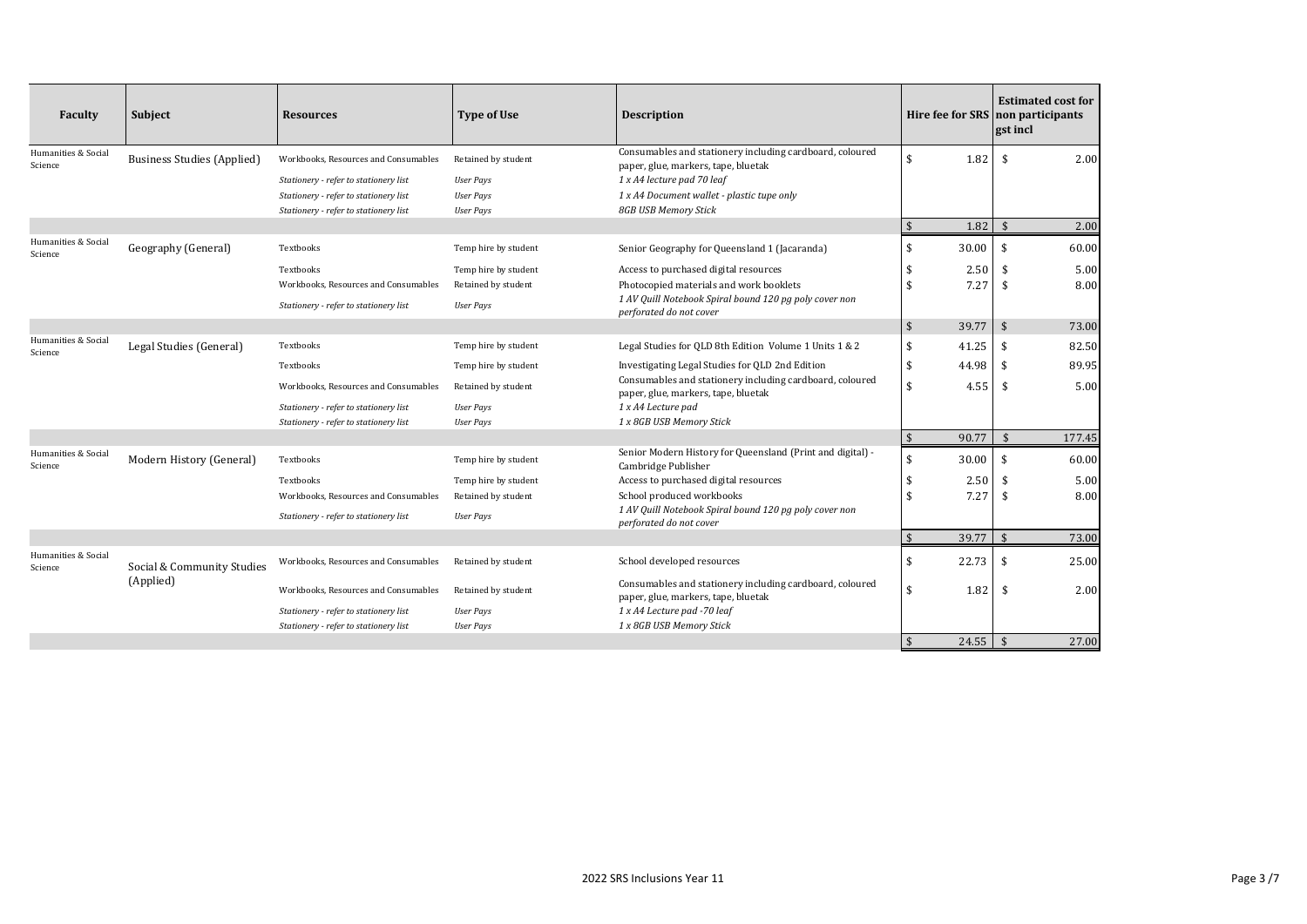| Faculty                        | Subject                                    | <b>Resources</b>                      | <b>Type of Use</b>   | <b>Description</b>                                                                                          |                        | <b>Estimated cost for</b><br>Hire fee for SRS non participants<br>gst incl |
|--------------------------------|--------------------------------------------|---------------------------------------|----------------------|-------------------------------------------------------------------------------------------------------------|------------------------|----------------------------------------------------------------------------|
| Humanities & Social<br>Science | Tourism (Applied)                          | Workbooks, Resources and Consumables  | Retained by student  | Consumables and stationery including cardboard, coloured                                                    | \$<br>2.73             | \$<br>3.00                                                                 |
|                                |                                            | Stationery - refer to stationery list | <b>User Pays</b>     | paper, glue, markers, tape, bluetak<br>1 x A4 Lecture pad -70 leaf                                          |                        |                                                                            |
|                                |                                            | Stationery - refer to stationery list | <b>User Pays</b>     | 1 x 8GB USB Memory Stick                                                                                    |                        |                                                                            |
|                                |                                            |                                       |                      |                                                                                                             | $\mathfrak{s}$<br>2.73 | $\mathbf{\hat{A}}$<br>3.00                                                 |
| Languages                      | German (General)                           | Class Sets                            | Temp hire by student | Exam Dictionary - Compact German                                                                            | \$<br>4.98             | \$<br>24.90                                                                |
|                                |                                            | Textbooks                             | Temp hire by student | Quick Grammar Reference Card: ISBN 1572225076                                                               | \$<br>4.35             | 8.70<br>\$                                                                 |
|                                |                                            | Workbooks, Resources and Consumables  | Retained by student  | Stationery and consumables                                                                                  | \$<br>4.55             | \$<br>5.00                                                                 |
|                                |                                            | Workbooks, Resources and Consumables  | Retained by student  | Topic based workbooks (Teacher provided/term)                                                               | \$<br>36.36            | \$<br>40.00                                                                |
|                                |                                            | Stationery - refer to stationery list | <b>User Pays</b>     | 2 x exercise book A4 128 page                                                                               |                        |                                                                            |
|                                |                                            | Stationery - refer to stationery list | <b>User Pays</b>     | German Dictionary - (not available from stationery shop ISBN<br>9780007453023)                              |                        |                                                                            |
|                                |                                            |                                       |                      |                                                                                                             | $\sqrt{5}$<br>50.24    | $\mathbf{\hat{s}}$<br>78.60                                                |
| Languages                      | Italian (General)                          | Class Sets                            | Temp hire by student | Exam Dictionary - Compact Italian                                                                           | \$<br>4.98             | \$<br>24.90                                                                |
|                                |                                            | Workbooks, Resources and Consumables  | Retained by student  | Stationery and consumables                                                                                  | \$<br>4.55             | \$<br>5.00                                                                 |
|                                |                                            | Workbooks, Resources and Consumables  | Retained by student  | Verb Book & Topic based workbooks (Teacher provided / term)   \$                                            | 38.18                  | 42.00<br>\$                                                                |
|                                |                                            | Stationery - refer to stationery list | <b>User Pays</b>     | 2 x exercise book A4 128 page                                                                               |                        |                                                                            |
|                                |                                            | Stationery - refer to stationery list | <b>User Pays</b>     | 1 x document wallet - plastic type only                                                                     |                        |                                                                            |
|                                |                                            | Stationery - refer to stationery list | <b>User Pays</b>     | Collins Italian Dictionary                                                                                  |                        |                                                                            |
|                                |                                            |                                       |                      |                                                                                                             | 47.71<br>\$            | \$<br>71.90                                                                |
| Languages                      | Japanese (General)                         | Textbooks                             | Temp hire by student | itome Senior                                                                                                | \$<br>28.00            | \$<br>56.00                                                                |
|                                |                                            | Class Sets                            | Temp hire by student | Exam Dictionary - Compact Japanese                                                                          | \$<br>4.98             | \$<br>24.90                                                                |
|                                |                                            | Class Sets                            | Temp hire by student | iiTomo Senior: book and reader set                                                                          | \$<br>12.00            | 60.00<br>\$                                                                |
|                                |                                            | Workbooks, Resources and Consumables  | Retained by student  | Reproduced class workbooks and worksheets and teacher<br>prepared matter                                    | \$<br>18.18            | 20.00<br>\$                                                                |
|                                |                                            | Workbooks, Resources and Consumables  | Retained by student  | Stationery and consumables                                                                                  | \$<br>4.55             | \$<br>5.00                                                                 |
|                                |                                            | Stationery - refer to stationery list | <b>User Pays</b>     | 2 x exercise book A4 128 page                                                                               |                        |                                                                            |
|                                |                                            | Stationery - refer to stationery list | <b>User Pays</b>     | 1 x document wallet - plastic type only                                                                     |                        |                                                                            |
|                                |                                            | Stationery - refer to stationery list | <b>User Pays</b>     | Oxford Beginners Japanese Dictionary                                                                        |                        |                                                                            |
|                                |                                            |                                       |                      |                                                                                                             | $\sqrt{5}$<br>67.71    | $\mathbf{\hat{s}}$<br>165.90                                               |
| Mathematics                    | <b>Specialist Mathematics</b><br>(General) | Class Sets                            | Temp hire by student | Learning aids eg stationery items, dice, cards, spinners and<br>other resources for constructivist learning | \$<br>6.00             | \$<br>30.00                                                                |
|                                |                                            | Textbooks                             | Temp hire by student | Specialist Mathematics Units 1 & 2 (Cambridge Senior<br>Mathematics for Queensland)                         | \$<br>37.48            | 74.95<br>\$                                                                |
|                                |                                            | Stationery - refer to stationery list | <b>User Pays</b>     | Protractor 180 degree x 100mm                                                                               |                        |                                                                            |
|                                |                                            | Stationery - refer to stationery list | <b>User Pays</b>     | Ruler 30cm                                                                                                  |                        |                                                                            |
|                                |                                            | Stationery - refer to stationery list | <b>User Pays</b>     | 4 x A4 128 page exercise book                                                                               |                        |                                                                            |
|                                |                                            | Stationery - refer to stationery list | <b>User Pays</b>     | Casio scientific calculator FX-82AU Plus - SHARP ARE NOT<br><b>ACCEPTABLE</b>                               |                        |                                                                            |
|                                |                                            |                                       |                      |                                                                                                             | $\sqrt{5}$<br>43.48    | 104.95<br>$\sqrt{5}$                                                       |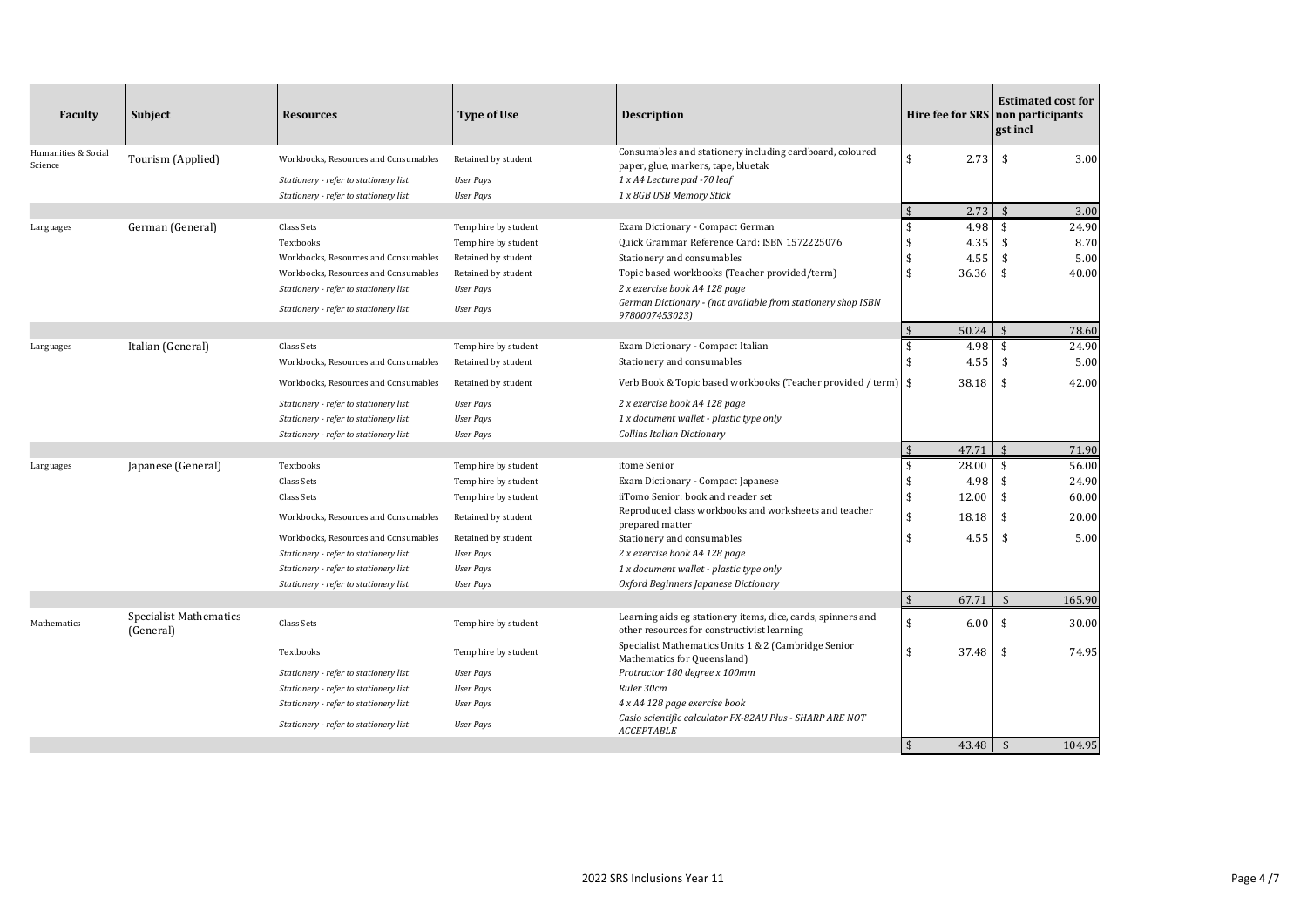| Faculty      | Subject                       | <b>Resources</b>                      | <b>Type of Use</b>   | <b>Description</b>                                                                                                            | Hire fee for SRS non participants |        | <b>Estimated cost for</b><br>gst incl |        |
|--------------|-------------------------------|---------------------------------------|----------------------|-------------------------------------------------------------------------------------------------------------------------------|-----------------------------------|--------|---------------------------------------|--------|
| Sciences     | <b>Agricultural Practices</b> | Workbooks, Resources and Consumables  | Retained by student  | Consumables seeds, personal protective equipment                                                                              | \$                                | 181.82 | \$                                    | 200.00 |
|              | (Applied)                     | Stationery - refer to stationery list | <b>User Pays</b>     | 4 x A4 96 page exercise book                                                                                                  |                                   |        |                                       |        |
|              |                               | Stationery - refer to stationery list | <b>User Pays</b>     | Manilla Folder A4 buff colour                                                                                                 |                                   |        |                                       |        |
|              |                               | Stationery - refer to stationery list | <b>User Pays</b>     | school cap - available from Uniform shop                                                                                      |                                   |        |                                       |        |
|              |                               | Stationery - refer to stationery list | <b>User Pays</b>     | For WHS reasons, students are required to purchase gardening<br>gloves & clear safety glasses (not available at uniform shop) |                                   |        |                                       |        |
|              |                               |                                       |                      |                                                                                                                               | $\sqrt{5}$                        | 181.82 | $\mathbf{\hat{s}}$                    | 200.00 |
| Sciences     | Biology (General)             | Class Sets                            | Temp hire by student | Biozone QCE Biology units 1 and 2                                                                                             | \$                                | 8.99   | \$                                    | 44.95  |
|              |                               | Textbooks                             | Temp hire by student | Oxford Digital annual Access Fee                                                                                              | \$                                | 9.09   | \$                                    | 10.00  |
|              |                               | Textbooks                             | Temp hire by student | Biology for QLD: An Australian Perspective Units 1 and 2                                                                      | \$                                | 37.48  | \$                                    | 74.95  |
|              |                               | Stationery - refer to stationery list | <b>User Pays</b>     | 1 x exercise book 128 page                                                                                                    |                                   |        |                                       |        |
|              |                               |                                       |                      |                                                                                                                               | $\mathbf{\hat{s}}$                | 55.56  | $\mathbf{\hat{S}}$                    | 129.90 |
| Sciences     | Chemistry (General)           | Textbooks                             | Temp hire by student | Chemistry for Qld: Units 1 and 2                                                                                              | \$                                | 68.14  | \$                                    | 74.95  |
|              |                               | Textbooks                             | Temp hire by student | Oxford Digital Access Fee                                                                                                     | \$                                | 9.09   | \$                                    | 10.00  |
|              |                               | Stationery - refer to stationery list | <b>User Pays</b>     | 1 x A4 128 page exercise book                                                                                                 |                                   |        |                                       |        |
|              |                               |                                       |                      |                                                                                                                               | \$                                | 77.23  | \$                                    | 84.95  |
| Sciences     | Psychology (General)          | Class Sets                            | Temp hire by student | New Technologies/Equipment                                                                                                    | \$                                | 30.00  | \$                                    | 150.00 |
|              |                               | Textbooks                             | Temp hire by student | Psychology for Qld: Units 1 and 2                                                                                             | \$                                | 37.48  | \$                                    | 74.95  |
|              |                               | Textbooks                             | Temp hire by student | Oxford Digital Access Fee                                                                                                     | \$                                | 9.09   | \$                                    | 10.00  |
|              |                               | Stationery - refer to stationery list | <b>User Pays</b>     | 1 x A4 128 page exercise book                                                                                                 |                                   |        |                                       |        |
|              |                               | Stationery - refer to stationery list | <b>User Pays</b>     | a scientific and graphics calculator may be required - a list of<br>recommended will be provided                              |                                   |        |                                       |        |
|              |                               |                                       |                      |                                                                                                                               | $\sqrt{5}$                        | 76.57  | $\mathbf{\hat{S}}$                    | 234.95 |
| Sciences     | Physics (General)             | Textbooks                             | Temp hire by student | New Century Physics for Qld: Units 1 and 2                                                                                    | \$                                | 37.48  | \$                                    | 74.95  |
|              |                               | Textbooks                             | Temp hire by student | Oxford Digital Access Fee                                                                                                     | \$                                | 9.09   | \$                                    | 10.00  |
|              |                               | Stationery - refer to stationery list | <b>User Pays</b>     | 4 x A4 128 page exercise book                                                                                                 |                                   |        |                                       |        |
|              |                               | Stationery - refer to stationery list | <b>User Pays</b>     | Good quality 360 degrees protractor                                                                                           |                                   |        |                                       |        |
|              |                               | Stationery - refer to stationery list | <b>User Pays</b>     | Graphics calculator may be required                                                                                           |                                   |        |                                       |        |
|              |                               |                                       |                      |                                                                                                                               | $\sqrt{3}$                        | 46.57  | $\mathbf{\hat{S}}$                    | 84.95  |
| Technologies | Design (General)              | Stationery - refer to stationery list | <b>User Pays</b>     | USB 32GB and earphones                                                                                                        |                                   |        |                                       |        |
|              |                               |                                       |                      |                                                                                                                               | $\mathbf{\hat{S}}$                |        | $\sqrt{5}$                            |        |
| Technologies | Digital Solutions (General)   | Textbooks                             | Temp hire by student | <b>Nelson Digital Solutions</b>                                                                                               | \$                                | 34.98  | \$                                    | 69.95  |
|              |                               | Stationery - refer to stationery list | <b>User Pays</b>     | USB 32GB and earphones                                                                                                        |                                   |        |                                       |        |
|              |                               |                                       |                      |                                                                                                                               | $\mathbf{\hat{S}}$                | 34.98  | $\hat{\mathbf{S}}$                    | 69.95  |
| Technologies | Engineering (General)         | Textbooks                             | Temp hire by student | Nelson Senior Engineering for Qld Schools                                                                                     | \$                                | 34.98  | \$                                    | 69.95  |
|              |                               | Stationery - refer to stationery list | <b>User Pays</b>     | 1 x exercise book 128 page                                                                                                    |                                   |        |                                       |        |
|              |                               | Stationery - refer to stationery list | <b>User Pays</b>     | 1 x pad graph paper A4 - 1mm squares                                                                                          |                                   |        |                                       |        |
|              |                               | Stationery - refer to stationery list | <b>User Pays</b>     | Good quality 360 degrees protractor                                                                                           |                                   |        |                                       |        |
|              |                               | Stationery - refer to stationery list | <b>User Pays</b>     | good quality wooden ruler                                                                                                     |                                   |        |                                       |        |
|              |                               | Stationery - refer to stationery list | <b>User Pays</b>     | 2 pencils HB                                                                                                                  |                                   |        |                                       |        |
|              |                               | Stationery - refer to stationery list | <b>User Pays</b>     | 1 x 32 GB USB Memory Stick                                                                                                    |                                   |        |                                       |        |
|              |                               | Stationery - refer to stationery list | <b>User Pays</b>     | 1 pair ear phones - not sold at the Stationery shop                                                                           |                                   |        |                                       |        |
|              |                               |                                       |                      |                                                                                                                               | $\sqrt{2}$                        | 34.98  | $\hat{\mathbf{S}}$                    | 69.95  |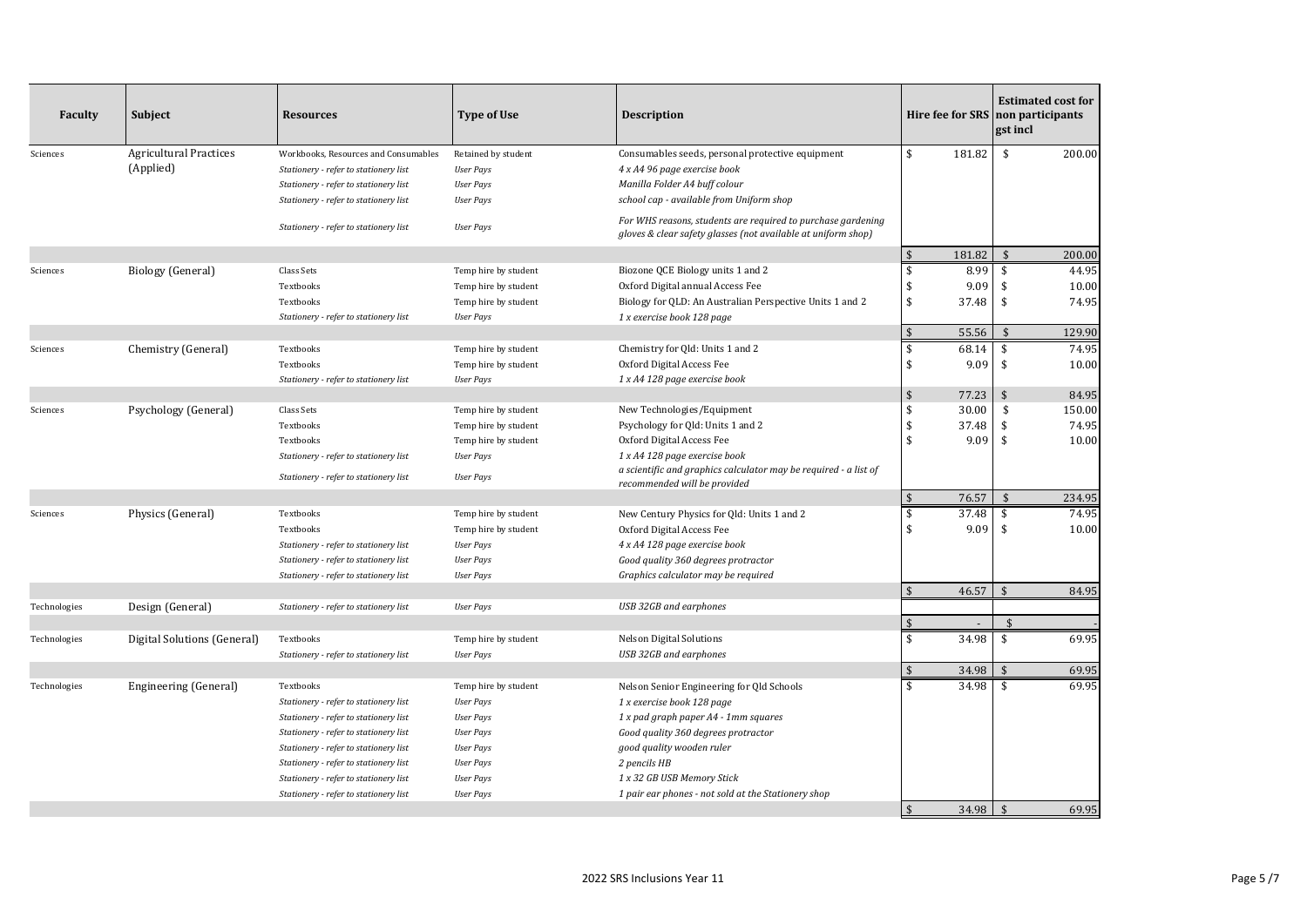| <b>Faculty</b> | Subject                                | <b>Resources</b>                                                                                                                                                             | <b>Type of Use</b>                                                                                      | <b>Description</b>                                                                                                                                                                                                                  |                          |                 | <b>Estimated cost for</b><br>Hire fee for SRS non participants<br>gst incl |                  |
|----------------|----------------------------------------|------------------------------------------------------------------------------------------------------------------------------------------------------------------------------|---------------------------------------------------------------------------------------------------------|-------------------------------------------------------------------------------------------------------------------------------------------------------------------------------------------------------------------------------------|--------------------------|-----------------|----------------------------------------------------------------------------|------------------|
| Technologies   | Food and Nutrition (General)           | Class Sets                                                                                                                                                                   | Temp hire by student                                                                                    | Food and Nutrition                                                                                                                                                                                                                  | \$                       | 15.59           | \$                                                                         | 77.95            |
|                |                                        | Textbooks<br>Workbooks, Resources and Consumables                                                                                                                            | Temp hire by student<br>Retained by student                                                             | Food Tech Focus Stage with four access codes<br>Ingredients, take home containers, workbooks, aprons                                                                                                                                | \$<br>\$                 | 37.48<br>75.95  | \$<br>\$                                                                   | 74.95<br>83.54   |
|                |                                        | Stationery - refer to stationery list                                                                                                                                        | <b>User Pays</b>                                                                                        | 1 x exercise book 128 page                                                                                                                                                                                                          |                          |                 |                                                                            |                  |
|                |                                        |                                                                                                                                                                              |                                                                                                         |                                                                                                                                                                                                                                     | $\mathbf{\hat{S}}$       | 129.01          | $\mathbf{\hat{s}}$                                                         | 236.44           |
| Technologies   | Furnishing Skills (Applied)            | Textbooks<br>Workbooks, Resources and Consumables<br>Stationery - refer to stationery list<br>Stationery - refer to stationery list<br>Stationery - refer to stationery list | Temp hire by student<br>Retained by student<br><b>User Pays</b><br><b>User Pays</b><br><b>User Pays</b> | Furnishing and IndustryStudy 2nd ed.<br>Furnishing workbooks 1 & 2<br>4 x HB pencils<br>sharpener, eraser (large)<br>1 x A4 Display folder                                                                                          | $\mathbf{\hat{s}}$<br>\$ | 16.13<br>14.55  | \$<br>\$                                                                   | 32.25<br>16.00   |
|                |                                        | Stationery - refer to stationery list                                                                                                                                        | <b>User Pays</b>                                                                                        | 1 pair clear safety glasses                                                                                                                                                                                                         |                          |                 |                                                                            |                  |
|                |                                        |                                                                                                                                                                              |                                                                                                         |                                                                                                                                                                                                                                     | $\mathbf{\hat{S}}$       | 30.67           | $\hat{\mathbf{S}}$                                                         | 48.25            |
| Technologies   | <b>Hospitality Practices</b>           | Textbooks                                                                                                                                                                    | Temp hire by student                                                                                    | <b>Textbook Hospitality</b>                                                                                                                                                                                                         | \$                       | 32.48           | \$                                                                         | 64.95            |
|                | (Applied)                              | Workbooks, Resources and Consumables                                                                                                                                         | Retained by student                                                                                     | Ingredients, take home containers, workbooks, aprons                                                                                                                                                                                | \$<br>$\sqrt{2}$         | 93.95<br>126.43 | \$<br>$\mathbf{\hat{s}}$                                                   | 103.35<br>236.44 |
| Technologies   | Industrial Technology Skills           | Textbooks                                                                                                                                                                    | Temp hire by student                                                                                    | Nelson Senior Graphics for Qld Schools                                                                                                                                                                                              | \$                       | 34.98           | \$                                                                         | 69.95            |
|                | (Applied)                              | Workbooks, Resources and Consumables                                                                                                                                         | Retained by student                                                                                     | Paper and stationery                                                                                                                                                                                                                | $\mathbf{\hat{S}}$       | 10.00           | \$                                                                         | 11.00            |
|                |                                        | Stationery - refer to stationery list                                                                                                                                        | <b>User Pays</b>                                                                                        | 2 x 2B pencils, 2 x HB pencils, sharpener, soft white eraser                                                                                                                                                                        |                          |                 |                                                                            |                  |
|                |                                        | Stationery - refer to stationery list                                                                                                                                        | <b>User Pays</b>                                                                                        | coloured pencils                                                                                                                                                                                                                    |                          |                 |                                                                            |                  |
|                |                                        | Stationery - refer to stationery list                                                                                                                                        | <b>User Pays</b>                                                                                        | 32 GB USB memory stick                                                                                                                                                                                                              |                          |                 |                                                                            |                  |
|                |                                        | Stationery - refer to stationery list                                                                                                                                        | <b>User Pays</b>                                                                                        | Ear phones (not sold at stationery shop)                                                                                                                                                                                            |                          |                 |                                                                            |                  |
|                |                                        |                                                                                                                                                                              |                                                                                                         |                                                                                                                                                                                                                                     | $\mathfrak{S}$           | 44.98           | \$                                                                         | 80.95            |
| The Arts       | Visual Arts in Practice -<br>(Applied) | Class Sets                                                                                                                                                                   | Temp hire by student                                                                                    | Various reference texts e.g. Design/Fine Art Books, individual<br>artists, techniques and processes that relate to practical<br>projects and written assignments<br>Specific art materials to allow folio production in the various | \$                       | 10.00           | \$                                                                         | 50.00            |
|                |                                        | Workbooks, Resources and Consumables                                                                                                                                         | Retained by student                                                                                     | areas, specialised art materials to allow students to engage in a<br>range of art processes and learn specific techniques e.g.<br>paint/acrylic, govache oil, clay, wood, lino, canvas frames, mixed<br>media materials             | \$                       | 27.27           | \$                                                                         | 30.00            |
|                |                                        | Workbooks, Resources and Consumables                                                                                                                                         | Retained by student                                                                                     | Teacher prepared materials                                                                                                                                                                                                          | \$                       | 4.55            | \$                                                                         | 5.00             |
|                |                                        | Stationery - refer to stationery list                                                                                                                                        | <b>User Pays</b>                                                                                        | 16GB USB Drive                                                                                                                                                                                                                      |                          |                 |                                                                            |                  |
|                |                                        | Stationery - refer to stationery list                                                                                                                                        | <b>User Pays</b>                                                                                        | 1 Set 24 watersoluble coloured pencils                                                                                                                                                                                              |                          |                 |                                                                            |                  |
|                |                                        | Stationery - refer to stationery list                                                                                                                                        | <b>User Pays</b>                                                                                        | Artline 200 marker 0.4mm black X2                                                                                                                                                                                                   |                          |                 |                                                                            |                  |
|                |                                        | Stationery - refer to stationery list                                                                                                                                        | <b>User Pays</b>                                                                                        | 1 x Visual Art Diary A4 120 leaf                                                                                                                                                                                                    |                          |                 |                                                                            |                  |
|                |                                        |                                                                                                                                                                              |                                                                                                         |                                                                                                                                                                                                                                     | $\mathbf{\hat{s}}$       | 41.82           | $\hat{\mathbf{r}}$                                                         | 85.00            |